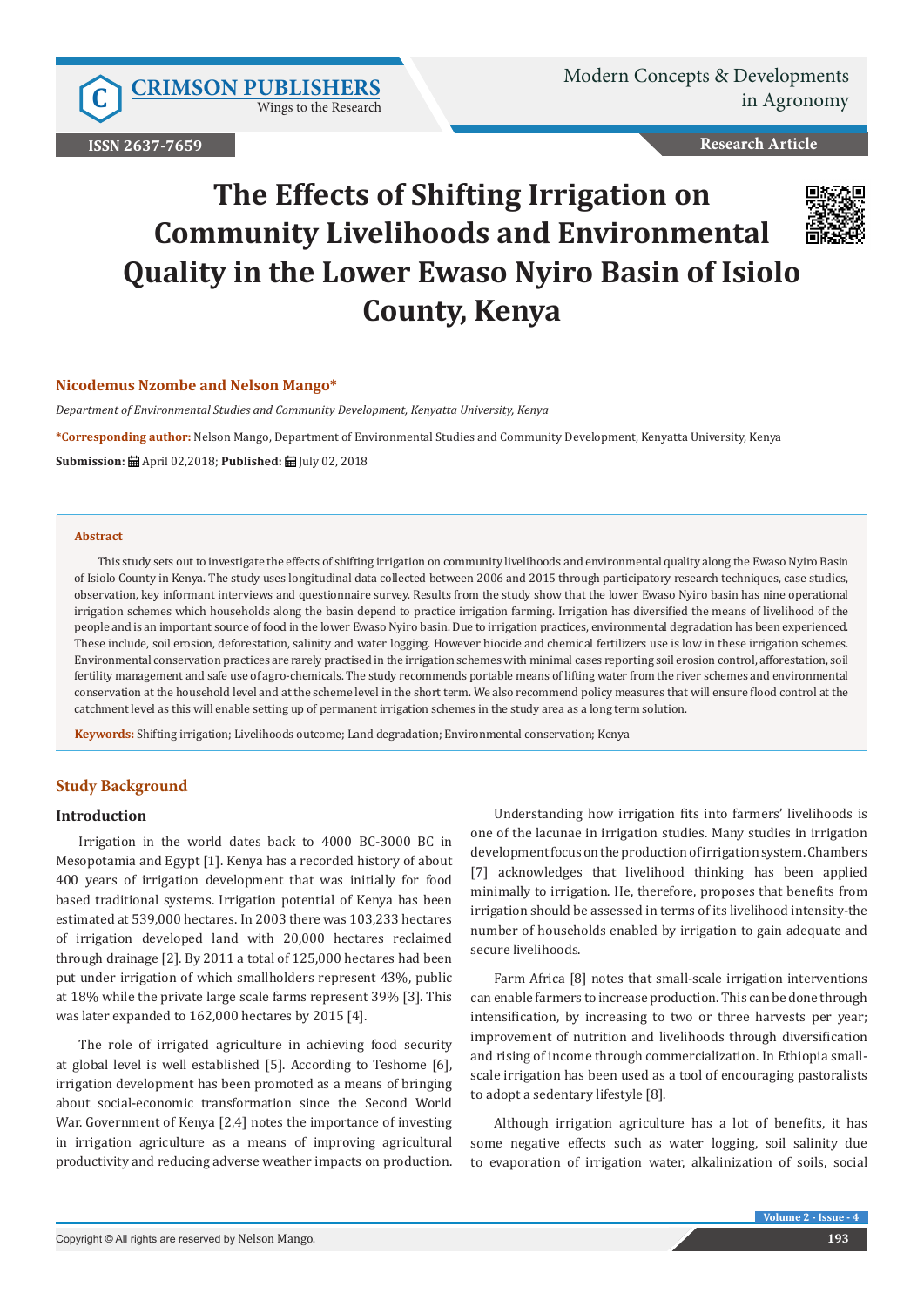disruption due to relocation and settlement, erosion, siltation and encroachment into river catchments [9]. Loss of dry season grazing land and overgrazing are attributed to irrigation in pastoral areas by Ministry of Agriculture Livestock Development and Marketing [10]. Water use administration pose possible conflict between irrigation needs within the project and downstream activities [11].

According to Hogg [12], the Lower Ewaso Nyiro Basin in Isiolo County bore the brunt of the undeclared shifta war between Kenya and Somalia in the 1960s. Boran's herds and flocks were decimated largely due to government policy of human and livestock concentration. Camel population decreased by 95%, small stock by 90% and cattle by 7%. Between 1970 and 1979 cattle herds declined further by 40% due to drought. Government and donor communities responded to this massive destruction of livestock by distributing relief food and establishing small holder schemes to provide a new way of life. Irrigation schemes were thus introduced under the public sponsored small-scale Irrigation Project with funds from FAO and UNDP in the early 1970s. Other schemes were introduced in the area by church organizations, especially the Catholic Church. With changes of the river course, the major donor funded schemes collapsed. Malkadaka irrigation scheme collapsed in 1982, Merti irrigation scheme in 1987 and Garfasa irrigation scheme in 1998.

Once the schemes are rendered defunct, the farming community shifts to new sites where they develop new schemes. This shifting irrigation involves using a piece of land only to abandon it when water becomes inaccessible. The length of farming in any given area is dependent on water availability. Since the schemes are developed along the riverbank, clearing of vegetation and breaking up the virgin ground goes with this irrigation system. This study therefore endeavored to assess the current status of this irrigation schemes and to evaluate their effect on community livelihoods and environmental quality.

# **The study area**

The study area is in Isiolo County, which has 0.3% of arable land. The lower Ewaso Nyiro Basin stretches from Lorian swamp in Habaswein in Wajir County to the Chandlers Falls in Isiolo County. In Isiolo County it covers, Sericho, Merti and Garbatulla divisions.

The study area is in agro-ecological zone VII (very arid) according to Sombroek [13] classification. On average, during the long rains season (March-May), about 130mm of rainfall is received which is less than half of the mean annual rainfall received in the area. During the short rains (October-December) about 145mm of rainfall is received (ENNDA, 2002). High temperatures are experienced in the area with mean annual maximum and minimum at 33 °C and 20 °C respectively (ibid). This translates to a very high rate of evapotranspiration which was estimated by Sombroek [13] at 200mm to 300mm per month. With the high level of evapotranspiration and low rainfall, crop production in the study area is not possible without irrigation.

The Ewaso Nyiro River is the most important water source in the study area. It is perennial in its upper reaches with the

point of zero flow varying between Sericho and Malka Bulfayo, depending on the rainfall further upstream; after Malka Bulfayo, the river often changes its course [14]. The Boran community is the dominant ethnic group in the study area. The Isiolo (waso) Boran is composed of two populations of different origins: the Boran (Guttu) who directly descended from Ethiopia and the Sakuye whose origin is less clear [14]. Poverty level among the pastoral communities is high as exemplified by external reliance on remittances, low household food security, low quality housing and, generally, poor supply of water and sanitation [15]. Isiolo County shows the lowest income of Kshs. 1356 per annum and has one of the highest infant mortality rates among the Countys of ENNDA region [15].

The government has made an effort to provide social infrastructures in the county though not adequate as this so far is only limited to paving the road that cuts across the County to Marsabit County and electricity supply to market centers. However the much needed essential commodity, water, is still a problem. A larger part of the County does not have passable roads and electricity. The poor means of communication has the capacity to affect foods transportation and input distribution as well as in the study area.

# **Methodology**

The overall approach to the study is both qualitative and quantitative. Qualitative data was collected through Participatory Rural Appraisal techniques and extended case studies analysis for a period of about 9 years to track the changes that were taking place in the region. While quantitative data was collected through questionnaire survey in 2007. Purposive sampling was used to select the two schemes used in the study based on those schemes that were operational during the period of the study, their age and the instances of shifting. Kayo II and Korumtu irrigation schemes were sampled. 80 households were sampled from the two irrigation schemes by simple random sampling technique. From the eleven stakeholders organizations thirty representatives were sampled for questionnaire survey. The responses from the questionnaire survey were captured in modified four point Likert scale which was dichotomized into two. Four case studies were sampled purposively.

# **Results and Discussion**

# **The current status of irrigation schemes in the lower Ewaso Nyiro basin**

**Table 1:** Gender of the Respondents.

| <b>Category of the Respondents</b> | <b>Gender of Respondent</b> |               |  |  |
|------------------------------------|-----------------------------|---------------|--|--|
|                                    | Male                        | <b>Female</b> |  |  |
| Farmers                            | 79%                         | 21%           |  |  |
| Other Stakeholders (Professionals) | 96.70%                      | 3.30%         |  |  |

Most of the respondents were male headed households (Table 1). This is due to the fact that most of the households are headed by men. The professionals that formed part of the sample were also men given that few female staff are posted in the study area which is considered a hardship zone.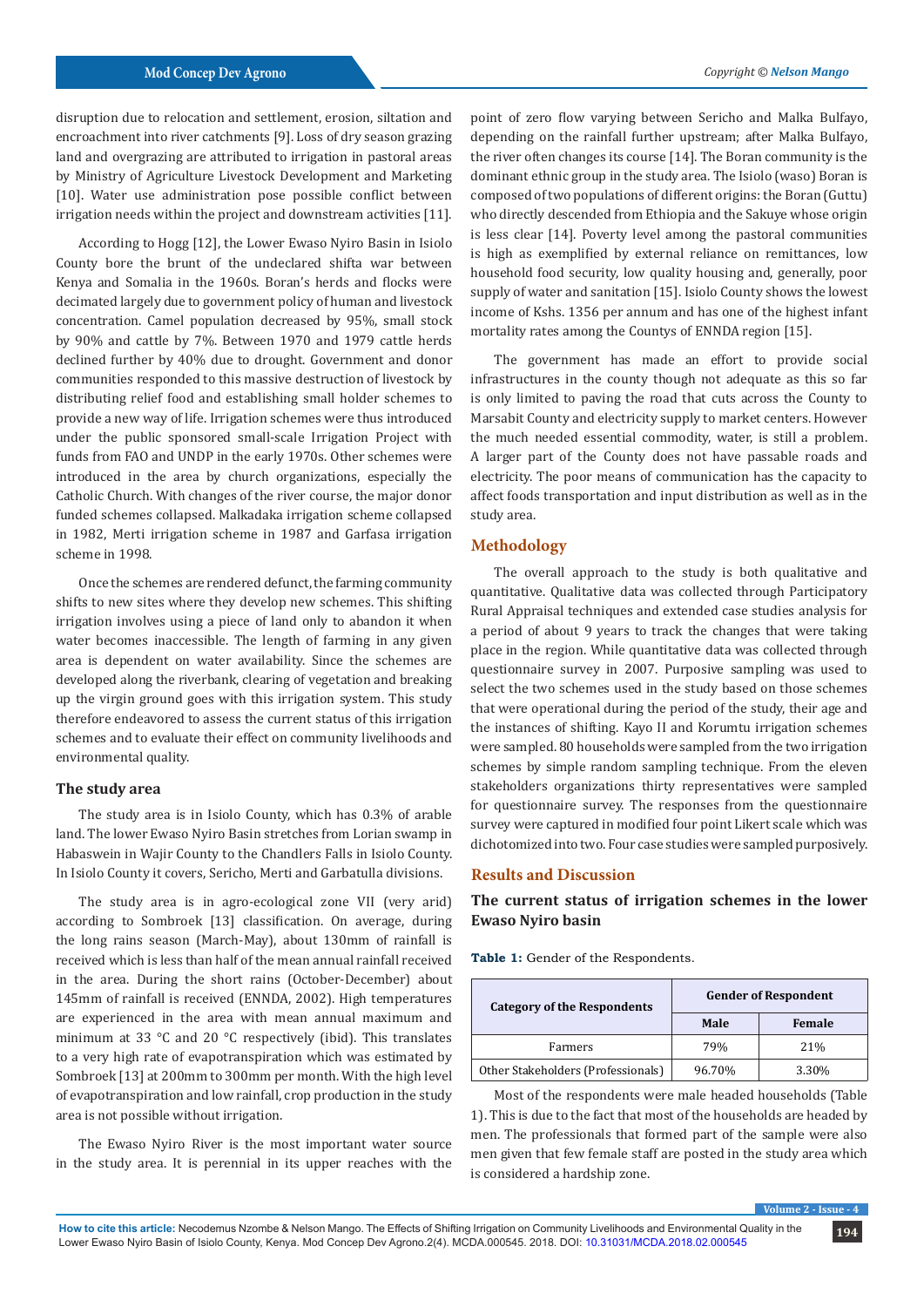## **Table 2:** Gender of household and their educational levels.

|                      | <b>Educational Level of Household Heads</b> |                      |                        |                      |  |  |
|----------------------|---------------------------------------------|----------------------|------------------------|----------------------|--|--|
|                      | <b>None</b>                                 | <b>Primary Level</b> | <b>Secondary Level</b> | <b>College Level</b> |  |  |
| Male                 | 79.30%                                      | 13.80%               | 5.20%                  | 1.70%                |  |  |
| Female               | 90%                                         | 0%                   | 10%                    | $0\%$                |  |  |
| Both Male and Female | 80%                                         | 10%                  | 6.30%                  | 1.30%                |  |  |

The level of education of the household heads was generally low. 80% of the household respondents had not attained any formal education. 10% had attained primary education, 6.3% secondary education while 1.3% had attained college education (Table 2). Relatively high proportion of females (90%) had not attained any

educational level as compared to 79% of the men. Education levels largely determine entry into wage employment, hence determine income levels. Low education level indicates that few people move out of the study area to search for jobs elsewhere hence irrigation comes in handy as a source of employment.



| <b>Table 3:</b> Functional Irrigation schemes in lower Ewaso Nyiro Basin in March 2013. |  |
|-----------------------------------------------------------------------------------------|--|
|-----------------------------------------------------------------------------------------|--|

| Name of the Scheme | <b>Division</b> | <b>Acreage of the Scheme (Hectares)</b> | <b>Number of Beneficiaries</b> |
|--------------------|-----------------|-----------------------------------------|--------------------------------|
| Koromtu            | Merti           | Ь                                       | 97                             |
| Kayo II            | Merti           | 45                                      | 230                            |
| Arwasitu           | Merti           | 45                                      | 75                             |
| Korbesa            | Merti           | 15                                      | 70                             |
| Basa               | Merti           | 1.5                                     | 10                             |
| Biliqi             | Merti           | 10                                      | 75                             |
| Badan on Bora      | Sericho         | 15                                      | 34                             |
| Ires Kalicha       | Sericho         | 10                                      | 97                             |
| Hawaye             | Sericho         | 21                                      | 91                             |
| Malka Sericho      | Sericho         | 4                                       | 12                             |

The minimum number of years of the respondents in crop production was one year while the maximum number of years was 32 with the average number of years being eight and mode of four years. More than 80% of the farmers had 10 years or less in crop production. Majority of the households (60%) had farm holding of less than an acre, 32% reported acreage of 1 to 2 acres, 7% had 2 to 3 acres and only 1% had more than 3 acres (Figure 1). The functional irrigation schemes were Kayo II, Arwasitu, Dadachabasa, Korbesa and Malkagalla (Koromtu) in Merti division and Badan on Bora, Ires Kalicha, Hawaye, and Malka Sericho in Sericho Division. The current area under irrigation is 172 hectares with 791 beneficiaries (Table 3).

The number of irrigation schemes and the location of the irrigation schemes are highly dynamic. As compared to the annual report of the County Irrigation Office of 2006 there were irrigation

schemes in Garbatulla division which had collapsed by the time of study while in Sericho division there were no irrigation schemes in 2006, by the time of the study in 2007 new irrigation scheme had been established.

The members of the schemes are normally heads of farm households. Irrigation scheme management structures (committees) exist in the study area, which are responsible for operation and maintenance of these schemes. The committees makes decisions and plays an important role in activities, such as maintenance of main and feeder canals, drainage repair, clearing and maintenance of farm roads, provision and arrangement of agricultural extension services, allocation of farm plots, canal protection, organizing fund raising (Harambee), dispute resolution, water allocation and mobilizing the farmers for communal work.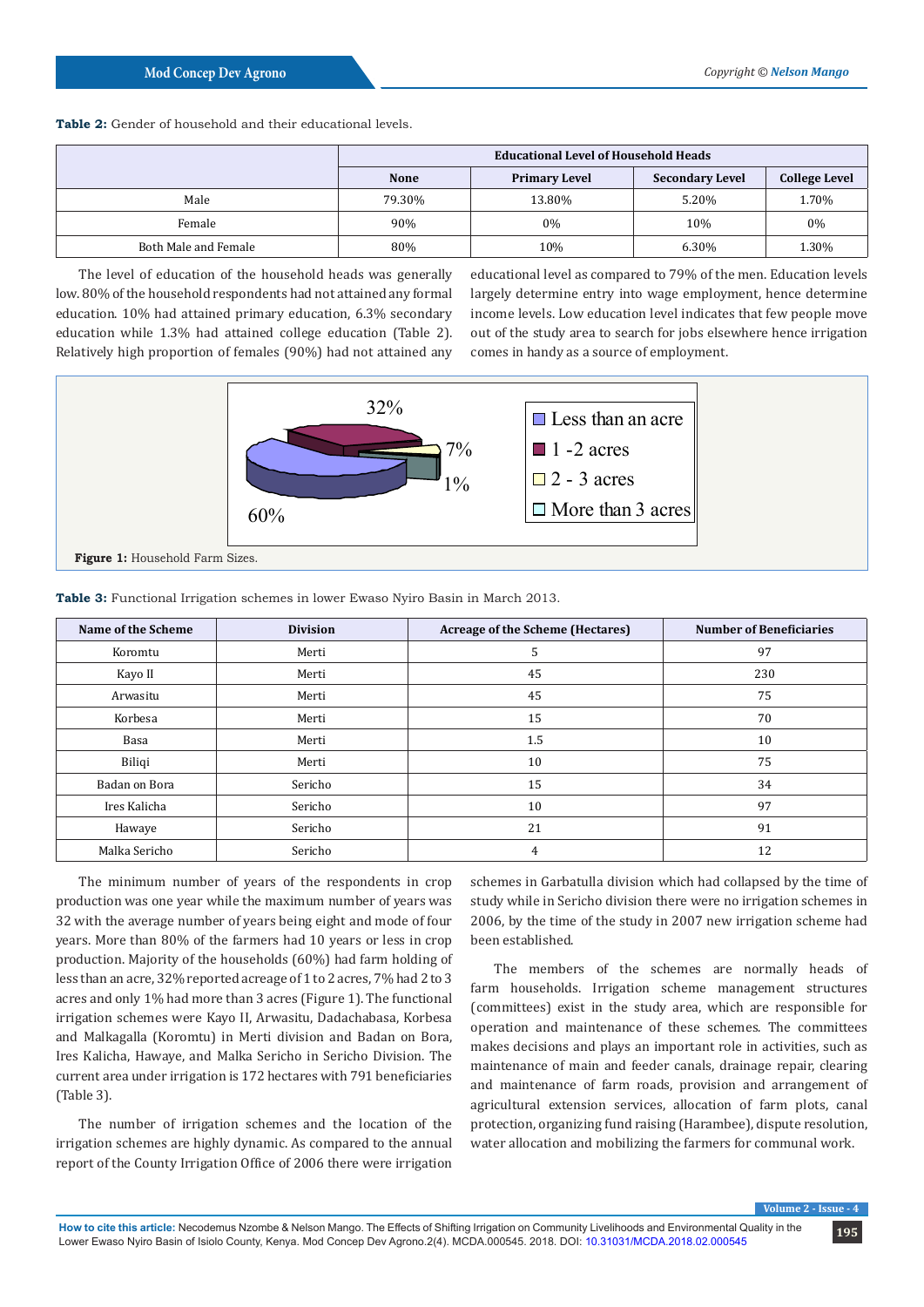The major causes of shifting irrigation are phenomenally associated with floods (Figure 2). Most of the household respondents (93.8%) indicated that change of river course was important cause of shifting. Half of the household respondents (50%) rated floods as important cause of shifting of irrigation scheme while change

in river bed level was rated as an important cause of shifting of irrigation schemes by 51.3% of the household heads. Siltation was rated as important cause of shifting by 20% of the household head respondents.



Most of the respondents (97.5%) reported that they shifted their scheme sites while 2.5% reported that they never shifted their scheme sites during their time in irrigation farming. The number of shifts by individual farmers ranged from 1 to 7 times. For Kayo II in Bulesa, historical timeline indicate that irrigation started in 1970 and up to 2013, the irrigation schemes sites had shifted 8 times with some years without irrigation (Table 4). Duration of operation of the schemes in a single site ranged from one year to nine years

in Bulesa. There was a positive correlation between the number of years in crop production and the number of times a scheme shifted its sites (r=0.456) at 0.001 significant level. Therefore farmers with more years in crop production have shifted their irrigation schemes site more than those who have few years in crop production. The high rate of shifting is a discouragement to long term investment in permanent irrigation structures.

**Year Event** Settlement started in Bulesa 1970 Crop production was initiated by the local community. The Catholic Church moved in to assist in canal excavation under Father Pius. The first scheme was called Wachu Wachu collapsed due to salinity problems and low production. Hawaye 1 was started Hawaye 1 collapsed due to change in water level. Some farmers went to Garfasa irrigation Scheme Hawaye 2 started as the river changed its course. Farmers returned from Garfasa with the start of Hawaye 2 Hawaye 2 collapsed due to change of water level in the river. No farming some farmers migrated to Garfasa Badana irrigation scheme was started and farmers returned from Garfasa Badana collapsed due to the Elnino floods which changed the river course and Umoja irrigation scheme started Umoja 1 collapsed due to change in water level in the river and Kayo 1 irrigation scheme started. Kayo 1 collapsed due to floods and Kayo 11 started. Some farmers went back to former site of Nagele irrigation scheme leaving others in Kayo II. The Kenya Government proposes to establish a Kshs 5 million in Bulesa sub-county

**Table 4:**Historical Timeline for Bulesa.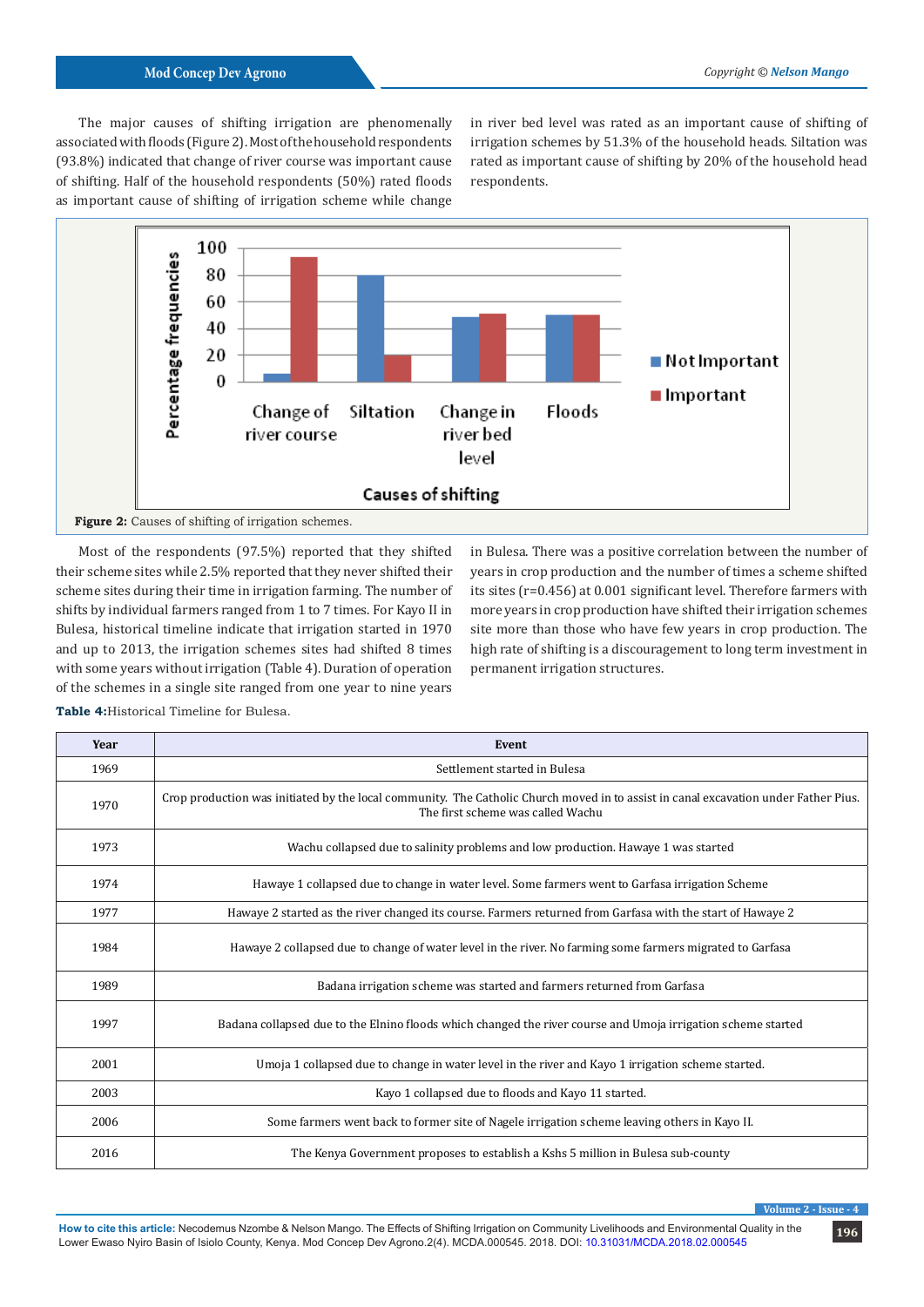The irrigation structures used in the shifting irrigation schemes are temporal in nature. The conveyance structures are made up of unlined earth canal. The irrigation schemes do not have water regulating structure in their intake sites. The operating schemes do not have weirs across the river to raise the water level in the river. Therefore, when floods erode the river bed the irrigators cannot access water for irrigation. The schemes do not have water division structures, instead the farmers break the main canal to make the feeder canals and control the flow of water by scooping mud and soil to block the flow of water to the undesired sites.

The irrigation methods used in the lower Ewaso Nyiro are surface irrigation methods. There was a very highly significant association between irrigation methods and the level of importance

attached to them by the farmers  $(X^2=44.571; df=3; p< 0.001)$ . This means the preference of irrigation methods differ from one farmer to another. Less than half of the household head respondents (48.7%) indicated that basin irrigation method was important 51.7% of the respondents rated wild flooding as an important irrigation methods to them (Figure 3). Furrow irrigation is also practiced with 38.8% of the respondents ranking it as important. Furrow irrigation is used during the production of onions, kales, and spinach. Only 6.3% of the respondents rated bucket irrigation as important. Bucket irrigation is used in nursery management. Isaya [16] noted that although surface irrigation can be efficient (70% or more) in a typical farmer's situation less than half of the applied water reaches the plant because of poor irrigation practices.



# **Effects of shifting irrigation schemes on community livelihoods**

During focus group discussion it was established that before introduction of irrigation means of livelihoods in the study area were livestock production (pastoralism), trade in livestock and livestock products and hunting and gathering among some specific clans. Irrigation has diversified livelihoods in the lower Ewaso Nyiro

from purely livestock related livelihoods to crop based livelihoods. All the household heads interviewed rated crop production as important means of livelihood to them (Figure 4). Other means of livelihoods have emerged due to irrigation, 35% of the household heads indicated that trade in agricultural produce was an important means of livelihood to them while 3.8% indicated that agricultural casual labor was an important means of livelihood to them.



**Volume 2 - Issue - 4**

**197 How to cite this article:** Necodemus Nzombe & Nelson Mango. The Effects of Shifting Irrigation on Community Livelihoods and Environmental Quality in the Lower Ewaso Nyiro Basin of Isiolo County, Kenya. Mod Concep Dev Agrono.2(4). MCDA.000545. 2018. DOI: [10.31031/MCDA.2018.02.000545](http://dx.doi.org/10.31031/MCDA.2018.02.000545
)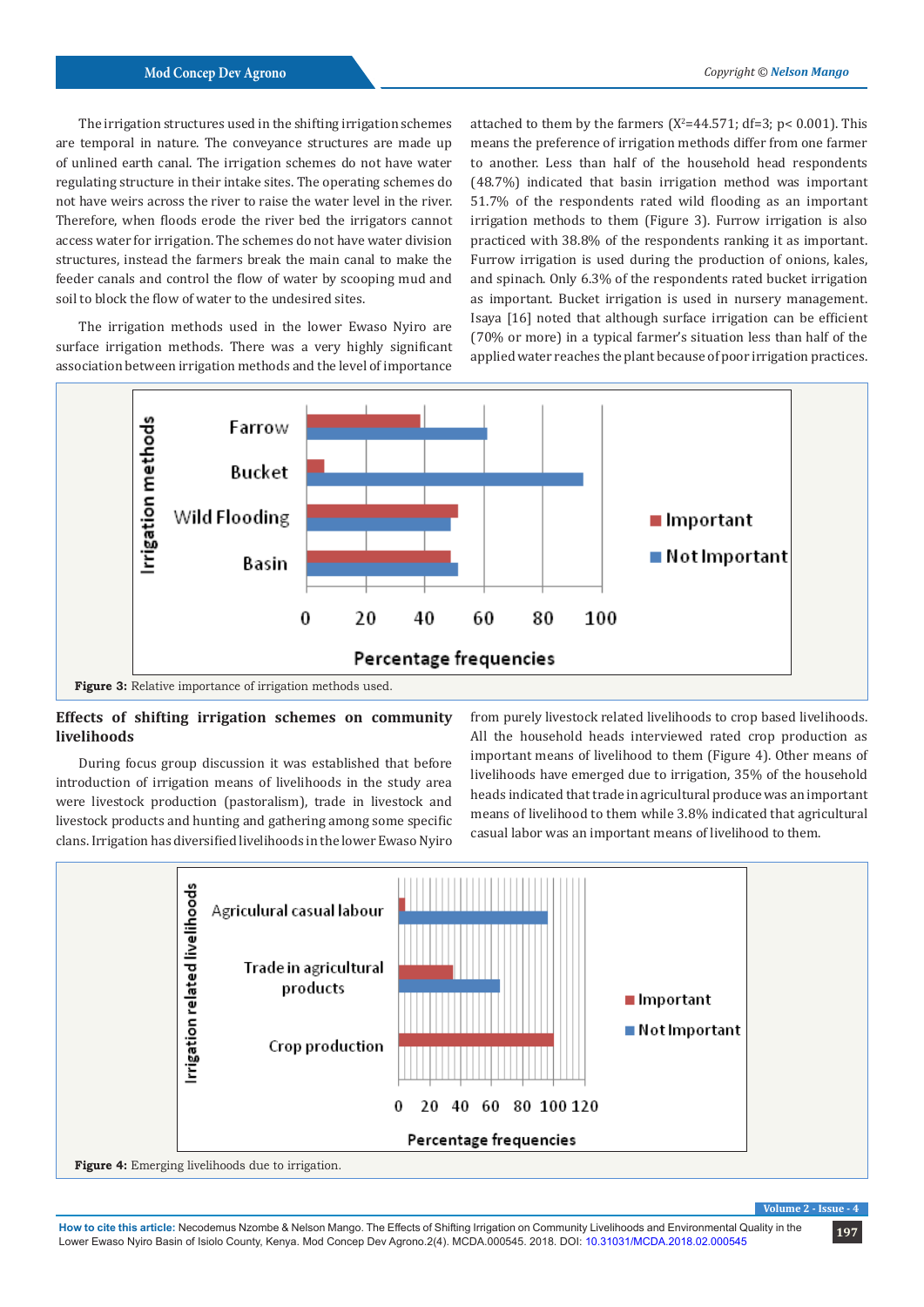Irrigation has assisted farmer without livestock to diversify in livestock production. This can be illustrated by case study 1 below.

**Case study 1:** Case study 1 is a 74 year old farmer in Kombolla. He started farming in 1973 while in Somalia. He returned to Kenya in 1997 from Somalia and had no livestock. He was allocated 10 basins in block 17 of Garfasa irrigation scheme of which he planted tomatoes, pumpkins and maize. The maize was used for home consumption. He sold the tomatoes and pumpkins and bought eight goats. He moved to Kombolla where they started an irrigation scheme and continued irrigation farming. With the proceeds, he bought two cows and added ten goats. The cows had multiplied up to twelve but they perished due to 2006 drought leaving him with only two cows, two calves and seven goats. In 2016 with the proceeds from the irrigation scheme he had started a farm input store that was being managed by his son as he was now very old. His Gut Kombollo aged 40 praises his father's efforts in the scheme as it is there that they harvested their fortune. His younger brother Diro Kombollo managed to buy a motorcycle which he uses to ferry people to Isiolo town. He bought this bicycle with the proceeds from the scheme in 2014. Irrigation farming has also enabled some farmers to diversify into other income generating ventures. This is illustrated by case 2 below.

**Case study 2:** Case study 2 is a 69 year old farmer in Garfasa location. Before he started farming he had lost his flock of 100 camels and two hundred goats due to drought. He started irrigation farming 27 years ago in the collapsed Garfasa irrigation scheme. From the proceeds of the first harvest, he purchased three donkey carts. He later purchased two more donkey carts. He uses the donkey carts to ferry people's property for pay. His son Lokitan Garfasa has remained in the scheme to date. He concentrates mainly on horticultural production. He states that "Not only has

there not been enough rain in the past few years, it's also been unevenly distributed," he said, picking through the earth in his hand. "This destroys our crops. Dealing with more unpredictable and irregular rainfall associated with climate change is a challenge for us smallholder farmers". He is hopeful that the government will one day come to their assistance.

Irrigation has enhanced food security in the lower Ewaso Nyiro. Majority of the household heads (88.7%) indicated that shifting irrigation was an important source of food. All the stakeholder respondents interviewed reported that irrigation is an important means of enhancing food security in the lower Ewaso Nyiro basin (Table 5). There was no significant association between the respondent type and the level of importance of irrigation as source of food ( $X^2$ =3.676; df=1; p=0.055).

**Table 5:** Relative importance of irrigation as source of food.

| <b>Level of Importance</b> | Household<br><b>Heads</b> | <b>Other Stakeholders</b> |
|----------------------------|---------------------------|---------------------------|
|                            | Percentage                | Percentage                |
| Not Important              | 11.3                      |                           |
| Important                  | 88.7                      | 100                       |

Irrigation has made food available for at least three months to six months for majority of irrigating household from their own farm. Of the household heads interviewed, 5%, 72.5%, 10% and12.5% reported that they used their own harvested food for less than three months, three to six months, six to nine months and nine months to a year respectively (Figure 5). Food availability for pure pastoral communities surrounding the irrigation schemes in the lower Ewaso Nyiro basin is enhanced though trade.



Irrigation is a source of income to the farming community. Nearly a half (48.8%) of the household heads interviewed indicated that they sold their farm produce (Table 6). In most cases, the farmers sell the excess produce.

|  |  | Table 6: Proportion of respondents who sell farm produce. |  |  |  |  |  |  |  |
|--|--|-----------------------------------------------------------|--|--|--|--|--|--|--|
|--|--|-----------------------------------------------------------|--|--|--|--|--|--|--|

|                          | Percent |
|--------------------------|---------|
| Sell farm produce        | 48.8    |
| Do not sell farm produce | 51.3    |
| Total                    | 100     |

# **Effect of shifting irrigation to the environmental quality**

Bo Tengnas [17] noted that local people have a lot of knowledge about their own problems and potentials. Using this principle, this study endeavored to get information on how irrigation was impacting on the environment. When farmers identify the signs of environmental degradation, they are able to take part in coming up with solutions for the negative effects.

Gullies were identified as an important sign of environmental degradation due to irrigation in the lower Ewaso Nyiro basin. There was no significant association between the respondent type and the level of importance associated with gullies as a sign of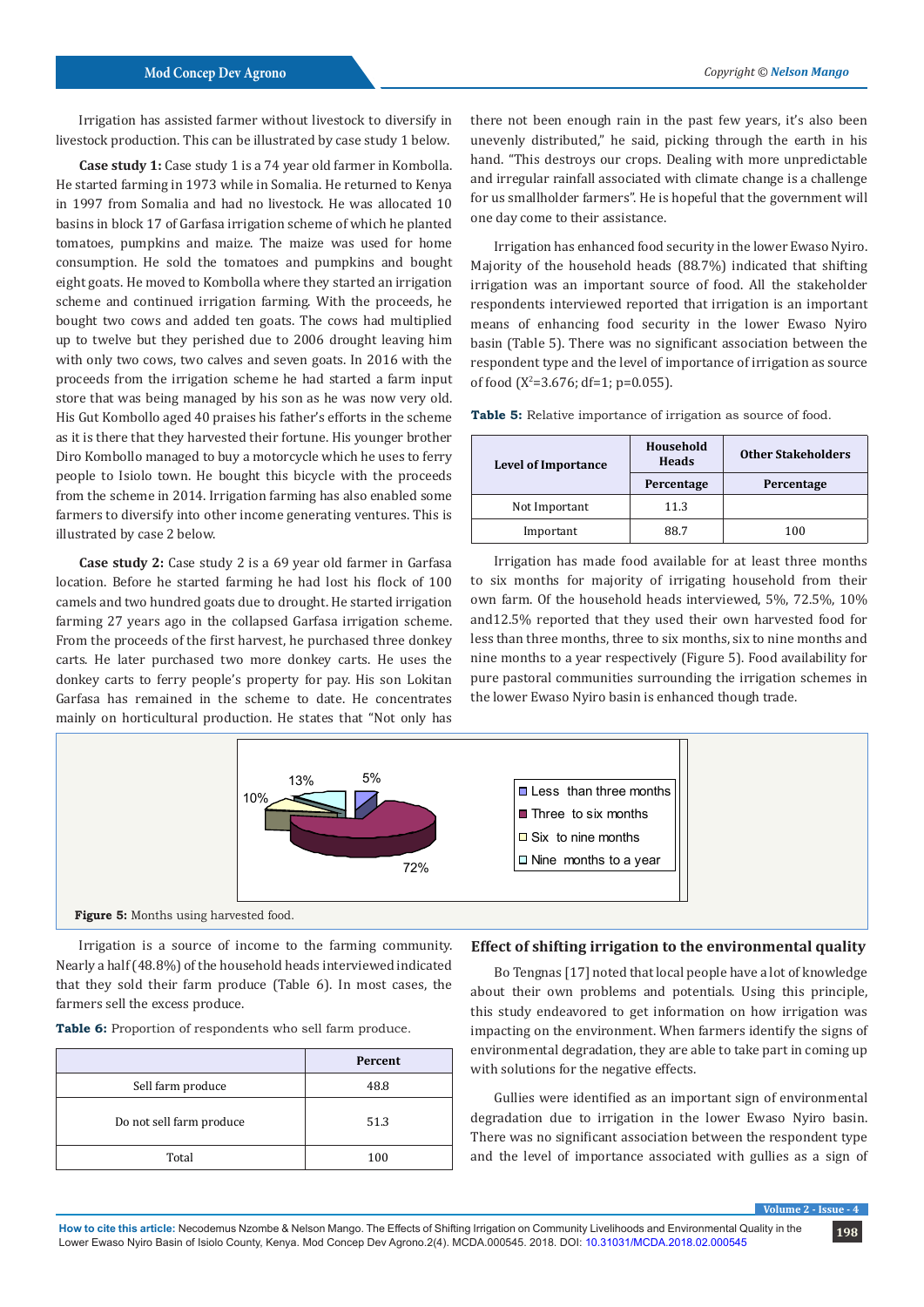environmental degradation ( $X^2$ =1.407; df=1; p=0.236). Most of the household respondents (91.3%) and other stakeholders (83.3%) indicated that gullies were important sign of environmental

degradation in their irrigation schemes (Table 7). Along the banks of the main canal of Kayo II irrigation scheme gullies were visible features during the time of the study.

**Table 7:** Evidence of Environmental Degradation Due to Irrigation.

| Type of identified envi- |           | Percentage frequency of identified environmen-<br>tal degradation by farmers | Percentage frequency of identified environ-<br>mental degradation by other stakeholders | Chi square<br>value |                                     |
|--------------------------|-----------|------------------------------------------------------------------------------|-----------------------------------------------------------------------------------------|---------------------|-------------------------------------|
| ronmental degradation    | Important | <b>Not Important</b><br><b>Not Important</b><br>Important                    |                                                                                         |                     |                                     |
| Gully erosion            | 91.30%    | 8.70%                                                                        | 83.30%                                                                                  | 16.70%              | $X^2 = 1.407$ ; df=1;<br>$p=0.236$  |
| Salinization             | 32.20%    | 68.80%                                                                       | 46.70%                                                                                  | 53.30%              | $X^2 = 4.551$ ; df=1;<br>$p=0.033$  |
| Water logging            | 20%       | 80%                                                                          | 46.70%                                                                                  | 53.30%              | $X^2 = 11.752$ ; df=1;<br>$p=0.001$ |
| Deforestation            | 72.50%    | 27.50%                                                                       | 86.70%                                                                                  | 13.30%              | $X^2 = 2.246$ ; df=1;<br>$p=0.119$  |
| Reduction in vield       | 63.80%    | 36.20%                                                                       | 73.30%                                                                                  | 26.70%              | $X^2 = 0.898$ ; df=1<br>$p=0.343$   |

CGIAR [18] referred to salinisation as increase in concentration of total dissolved solids in soil and water. Ministry of Agriculture and Livestock Development noted that as moisture evaporates, salts which have been dissolved in the water accumulate and salt efflorescence and crust forms. The visual characteristics are white salt crystal, a white salt crust covering the ground or very loose fluffy surface. There was a significant association between the respondent type and the level of importance associated with salinisation ( $X^2$ =4.551; df=1; p=0.033) at the 5% significance level. Less than half (32.2%) of the household respondents and other stakeholder (46.7%) indicated that presence of salt residues was an important sign of land degradation in their shambas or their schemes.

Being earthen, the irrigation canals in the lower Ewaso Nyiro will always lose water. This can lead to problem of water logging. According to CGAIR [18], water logging refers to saturation of soils with water resulting from over-irrigation, seepage or inadequate drainage. There was a significant association between the respondent type and the level of importance attached to water logging as an evidence to environmental degradation in the study

area ( $X^2$ =11.752 df=1; p=0.001). Only 20% of the household heads and 46.7% of the other stakeholders identified presence of stagnant water as an important sign of environmental degradation in the irrigation schemes [19,20].

Majority of the household respondents (72.5%) indicated that deforestation was an important sign of environmental degradation in the irrigation schemes. This was supported by 86.3% of the other stakeholders. There was no significant association between the respondent type and the level of importance attached to deforestation ( $X^2 = 2.739$ ; df=3; p=0.434).

Majority of household heads respondents (63.8%) rated reduction in yield as an important sign of environmental degradation due to irrigation this was supported by 73.3% of the other stakeholders. There was no significant difference between the responses of the two categories of respondents ( $X^2=0.898$ ; df=1; p=0.343). Low yield in the study area can be attributed to many factors which include lack of the right farming inputs, poor agronomic practices among others. Therefore; it cannot be attributed fully to environmental degradation**.**

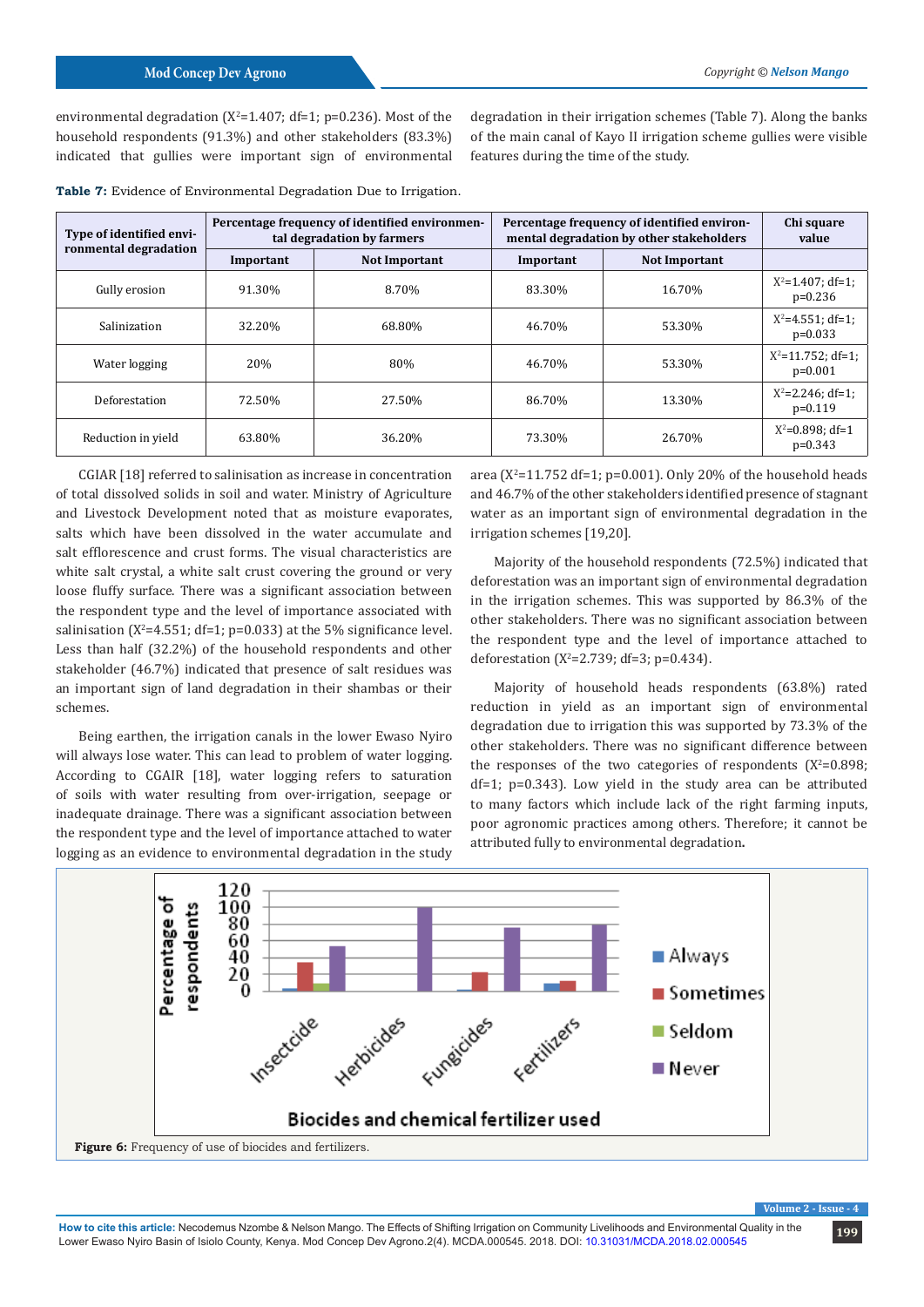Misuse of various biocides like insecticides, herbicides, pesticides and fungicides in irrigation schemes poses a health hazard to the farmer and the end user of the produce. Biocides have the potential for contaminating the ground water and the underground water if not managed with care. Most of the household head respondents reported low frequency of use of biocides and chemical fertilizers. There was a very highly significant association between the type of biocide/fertilizers use and the frequency of usage  $(X^2=74.007;$ df=9; p<0.001). This is an indication that the frequency of use of biocide depends on the type of biocide/fertilizers. The highest frequency of biocides use was reported on insecticides with 46% of the household heads reporting some usage (Figure 6). All the household heads interviewed indicated that they had never used herbicides. Low proportion of the respondents (24%) reported some use of fungicides. Majority of the respondents indicated they had never used chemical fertilizers with 21% reporting some use.

In the lower Ewaso Nyiro basin environmental conservation is practiced by few households. The main environmental conservation strategies practiced in the study area are agro-forestry, soil fertility management by use of boma manure (farm yard), soil erosion control and safe use of agro-chemicals. The conservation methods used are very highly significantly associated with their level of importance ( $X^2$ =50.889; df=9; p< 0.001). Only 29% of the household respondents reported practicing agro-forestry while 56% of the household respondents indicated some use of boma manure and (48%) of household heads considered soil erosion control as an important environmental conservation methods they practiced (Figure 7). Few household heads (22.5%) reported that safe use of agro-chemicals was an important environmental conservation practice to them. The low level of practice of safe use of agrochemical principles means the risks of agro chemical hazards are high. The low environmental conservation level can be attributed to lack of resource and technical knowledge.



# **Conclusion and Recommendations**

In conclusion the study found that the lower Ewaso Nyiro has nine operational irrigation schemes and over 1000 households are practising irrigation farming. The schemes have a management unit, but are not formally recognised. The irrigation schemes do not have permanent structures and use surface irrigation methods which are inefficient. The major causes of shifting irrigation are phenomenon associated with floods. The irrigation schemes are highly dynamic and therefore investment in permanent structure is not advisable.

Irrigation has diversified the means of livelihood of the people with crop production being recognised as an important means of livelihoods. Some other means of livelihoods related to crop production have started to emerge. Irrigation has led to diversification in livestock production for those without livestock and irrigation has also assisted some farmers to come up with income generation activities. The shifting irrigation schemes have enhanced food security in the lower Ewaso Nyiro basin although not all year round. Despite the diversification of livelihoods and enhancement of food security, the livelihoods are not secure due to

the constant shifting of the irrigation schemes and the food security cannot be relied on.

Irrigation has led to cases of environmental degradation in the study area. The major types of environmental degradation noted due to irrigation are soil erosion, deforestation, salinity and water logging. Low crop production was noted in the irrigation schemes despite which the usage of production enhancing technologies like biocide and chemical fertilizers is low in these irrigation schemes. Although the respondents could identify degradation in the area environmental conservation practices are rarely practised

To minimise the shifting of irrigation scheme sites this study recommends flood control measure to be put in place at the catchment level. In the short term, the study recommends portable means of lifting water from the river. A feasibility of a permanent irrigation scheme should be evaluated above Malka Bulfayo so as to give the farming community a more reliable means of livelihood. To improve on the yield and to enhance food security, this study recommends intensification of production by use of output enhancing techniques like use of certified seeds and practising of the right agronomic practises.